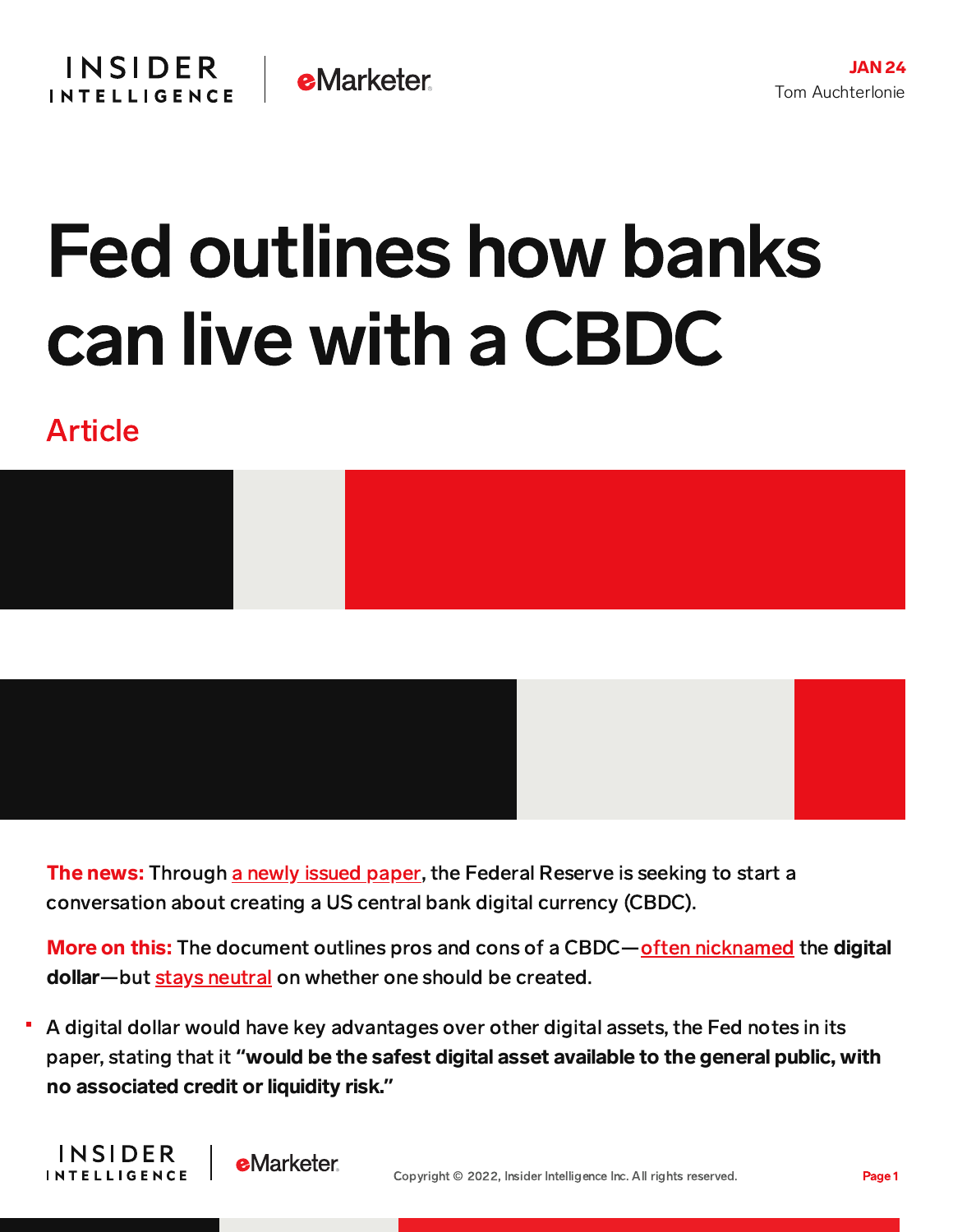By contrast, crypto and stablecoins—which are subject to the creditworthiness of whoever backs them—need ways to lower liquidity and credit risks, per the paper.

The central bank is also seeking public [comment](https://www.federalreserve.gov/apps/forms/cbdc) to continue the dialogue, with a May 20, 2022 submission deadline. It hopes to gather feedback from stakeholders ranging from elected officials to the general public.

What would a CBDC mean for banks?: While the Fed states that a US CBDC would be a liability on its own balance sheet instead of on the banks', it envisions banks playing an intermediary role:

- The Fed points out that it lacks statutory authority to offer people bank accounts. Instead, ٠ banks could offer accounts or digital wallets designed "to facilitate the management of digital-dollar holdings and payments."
- Banks could also pair consumer CBDC accounts with their current frameworks for identity management and privacy.
- Hanging onto financial institutions as intermediaries may also improve the prospects of further innovation related to digital dollars.

Conversely, the Fed cautions that banks may face new risks with a CBDC—and notes that they could be mitigated:

- A digital dollar could indirectly raise costs for borrowers and reduce the availability of credit. This is because a US CBDC could gain usage at the expense of banks**'** deposits, which they use to fund their lending, and in turn drive up their funding costs.
- The deposit-substitution effect could be dampened by limiting holdings of CBDC or ensuring that the digital currency doesn**'**t bear interest.
- u, A CBDC could also make bank runs worse due to a flight-to-safety scenario, where people pull their funds and place them in a less-risky asset. As mitigation measures, the Fed suggests capping digital-dollar accumulation over a given time period, plus a broader holdings limit.

The big takeaway: If a digital dollar becomes a reality, banks will likely remain important players in the US financial system due to their technical expertise in account management. If curbs are imposed on CBDC holdings and interest, banks would also become important players within the stablecoin space.

**INSIDER** 

**INTELLIGENCE** 

**e**Marketer